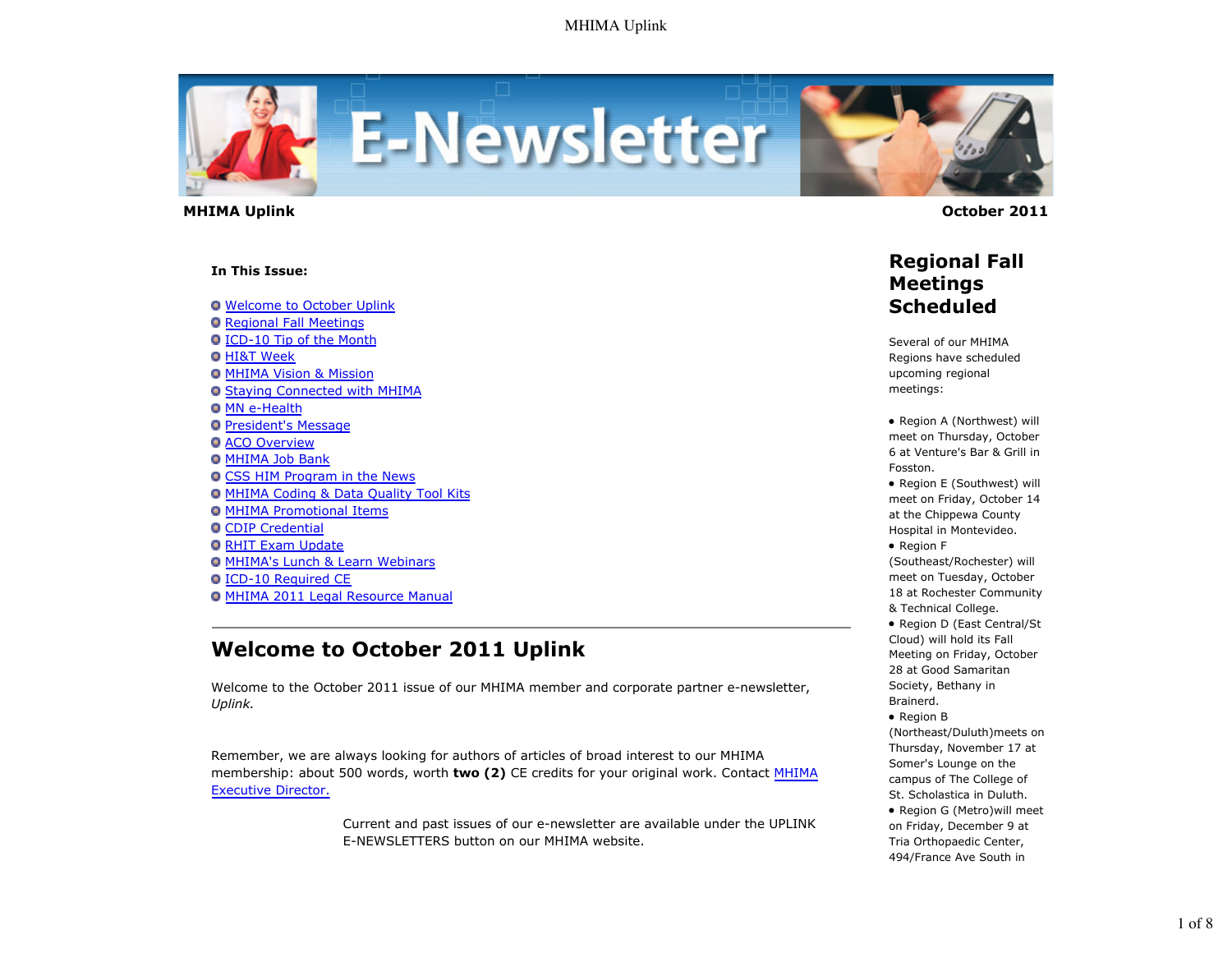If you would like to unsubscribe to our newsletter, please contact Executive Director.



# **MHIMA Vision & Mission**

**Vision:** The Minnesota Health Information Management Association, together with AHIMA, will set the standard and be the recognized leader in health information management practices, technology, education, research, and advocacy.



**Mission:** MHIMA is committed to the professional development of its members through education, networking, and life-long learning. These commitments promote high quality health information and benefit the public, health care providers, and other clinical data users.

#### Back to Top

## **President's Message**

Gina Sanvik, RHIA



Gina Sanvik, RHIA AHIMA Certified ICD-10 Trainer

On your mark. Get set. Go.....

Do you remember when you were young and the race would begin with "on your mark," "get set," "go?" Well, with the same youthful excitement and anticipation for the race, that same positive energy is exhibited and correlated to MHIMA.

**On your mark.** The transitional board meeting, strategic planning meeting and board of directors meetings were held. Visions, ideas and strategic plans were shared. All these things have come together collaboratively to create the goals and vision of the MHIMA 2011-2012 year.

**Get set.** It was taking the vision and goals and applying them to a favorable and achievable action plan for our state association. One of the primary dates in "getting set" was at the September 16th board of

#### Edina.

Mark your calendars now. Visit the MHIMA website Calendar for detailed information. Regional meetings are open to all MHIMA members, HIM/HIT students and credentialed non-members.

#### Back to Top

# **ICD-10 Tip of the Month**





are coded as acute when 8 weeks or less; in ICD-10- CM, they're coded as acute when they are 4 weeks or less.

*Planning Tip*: Planning will not prevent ICD-10 from being a "disruptive event" for your organization - it will require significant investments of time, people and money. However, planning now will prevent the conversion from becoming a crisis that could negatively impact your revenue, costs, quality, and patient care when October 2013 arrives. If you haven't started planning, start immediately!

#### Back to Top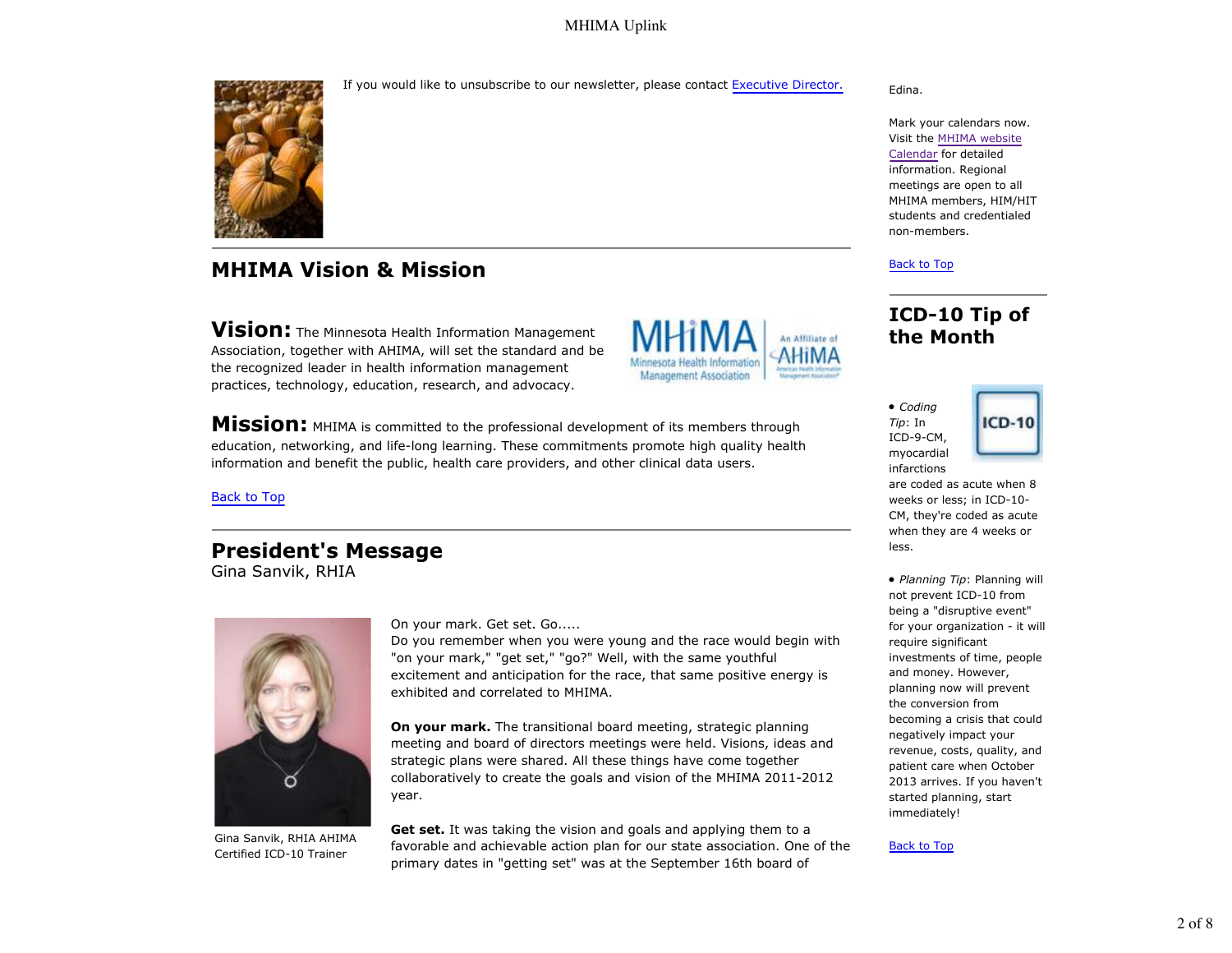directors meeting when we came together to finalize the action plans for the goals and then finalize our budget. This also included preparing for the House of Delegates meeting and preparation for this year's regional meetings. Click here to view our 2011-2012 Strategy Map/Action plan.

**Go.** It's race time. The Delegates are off to Salt Lake City to engage in key decisions and education to move our association forward. But "go" doesn't stop with the AHIMA national convention. In fact, it's just the beginning. The real race is run by all of us, every day in what you do and every favorable way that you get involved. How do we run this race together? By building on last year's focus of volunteering, boosting your own education through annual and regional meetings and our webinars. The race is only good if we all participate and run it together.

So in staying with the race theme:

Mark.....your calendars for the upcoming Regional Fall meetings and for April 25-27, 2012 for the MHIMA annual meeting at the DoubleTree by Hilton in Bloomington. And watch for the Lunch 'n Learn webinar schedule as plans are finalized for our webcasts.

Get set... to get involved in volunteering and education and get set to hear the updates and key messages from the AHIMA national convention.

Go....accomplish the goals you set for yourself, which in turn, makes the MHIMA association one of the best. Thanks for all you do and all your support. Let's make it happen and run this race together!!!

Back to Top

# **Accountable Care Organization (ACO) Overview**

Janelle Wapola, MA, RHIA

Accountable Care Organizations (ACO) Overview

Definition: An ACO is a group of providers and suppliers of services (e.g., hospitals, physicians, and others involved in patient care) that will work together to coordinate care for their Medicare patients. The goal of an ACO is to deliver seamless, high quality care for Medicare beneficiaries. The ACO would be a patient-centered organization where the patient and providers are true partners in care decisions.

#### Why is this needed?

According to a U.S. Department of Health and Human Service's website, "more than half of Medicare beneficiaries have five or more chronic conditions such as diabetes, arthritis, hypertension, and kidney disease often resulting in care from multiple physicians. A failure to coordinate care can often lead to patients not getting the care they need, receiving duplicative care, and being at an increased risk of suffering medical errors. On average, each year, one in seven Medicare patients admitted to a hospital has been subject to a harmful medical mistake in the course of their care. And nearly one in five Medicare patients discharged from the hospital is readmitted within 30 days – a readmission

# **Health Information & Technology Week**

### **November 6-12**

AHIMA and the Canadian Health Information Management Association (CHIMA) are again cosponsoring Health Information & Technology (HI&T) Week this November, from November 6-12. This is an opportunity to showcase and recognize all HIM professionals. This year's theme: "Accurate Health Information For Care You Trust."

Materials are available from AHIMA to share this week with your colleagues as well as the public. Click here to review promotional materials.

#### Back to Top

## **Staying Connected with MHIMA**

Want to stay connected with MHIMA? Be sure your AHIMA profile information is current!

When is the last time you reviewed the information in your AHIMA profile? Have you changed positions? Have a new email address? Have you recently moved?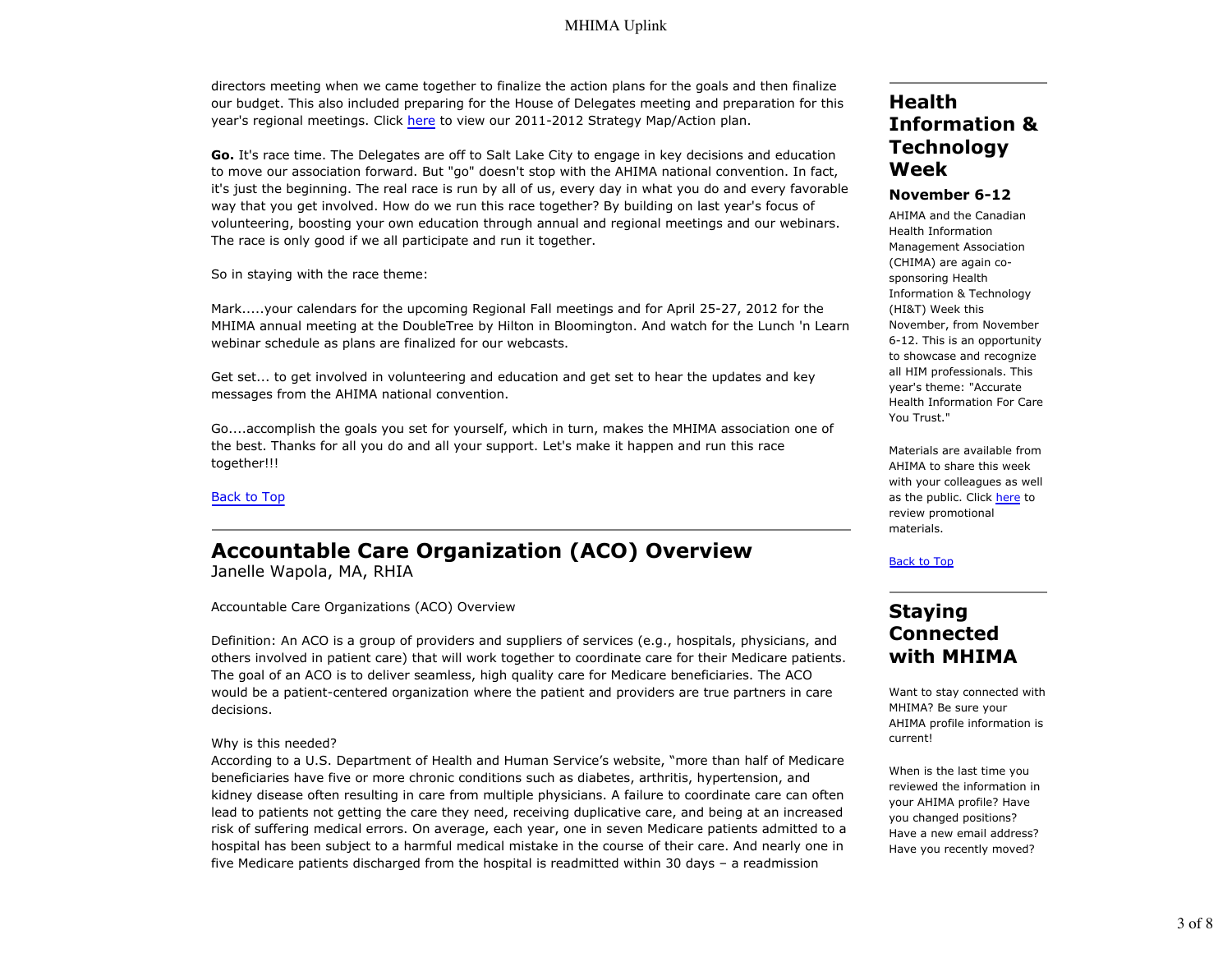many patients could have avoided if their care outside of the hospital had been aggressive and better coordinated."

Accountable Care Organizations are designed to improve the partnership between patients and doctors in making health care decisions. People with Medicare will have better control over their health care, and their doctors can provide better care because they will have better information about their patients' medical history and can communicate with a patient's other doctors. Patient and provider participation in an ACO is purely voluntary. Medicare beneficiaries whose doctors participate in an ACO will still have a full choice of providers and can still choose to see doctors outside of the ACO.

#### Proposed Rule

On March 31, 2011, the Department of Health and Human Services released proposed new rules for Accountable Care Organizations (ACOs). The Medicare Shared Savings Program will reward ACOs that lower growth in health care costs while meeting performance standards on quality of care and putting patients first. The proposed rule links the amount of shared savings an ACO may receive to its performance on quality standards. The rule proposes quality measures in five key areas that affect patient care:

- Patient/caregiver care experiences
- Care coordination
- Patient safety
- Preventive health
- At-risk population/frail elderly health.

For more information on the notice of proposed rule-making for ACOs, click here. To review the ACO press release from the Health and Human Services, click here. For more information on ACOs, click here to read the fact sheet.

#### Back to Top

# **CSS HIM Program in the News**

The HIM major at The College of St. Scholastica has recently received national press, in the U.S. News & World Report online magazine Best Colleges issue. CSS' HIM major, the oldest of its kind in our nation, was listed among the nine "hot" college majors right now.

CSS' HIM program recognition also was recently recognized during this past week in the Duluth News Tribune. Here are the links to read the original article and the opinion page view:

CSS Health Info Major Highlighted in U.S. News Article and National Praise Pours on St. Scholastica

Congratulations to all of the HIM faculty at CSS. MHIMA is proud of you!



These are just a few of the data elements in your AHIMA profile, and MHIMA uses this information on a regular basis.

Take a minute or two right now, visit the AHIMA Website, log in with your 7-digit AHIMA member number and your last name (capitalize the first letter!), and click on "My Profile/Dues Renewal." Review all of the sections and update the information as appropriate.

In the section for **Component State**

**Association (CSA) Selections**, we ask that you check "YES" to select E-mails about products and services and Postal Mailings. "CSA" stands for the state that you want to be associated with as an AHIMA member. MHIMA uses email and occasionally land mail as our primary means of communication, and if you check "NO" in the email or postal mail boxes, you won't receive either type of communication from us.

Remind your colleagues to update their profile as well. Thank you!

Back to Top

**Staying Up To Date with MN e-Health**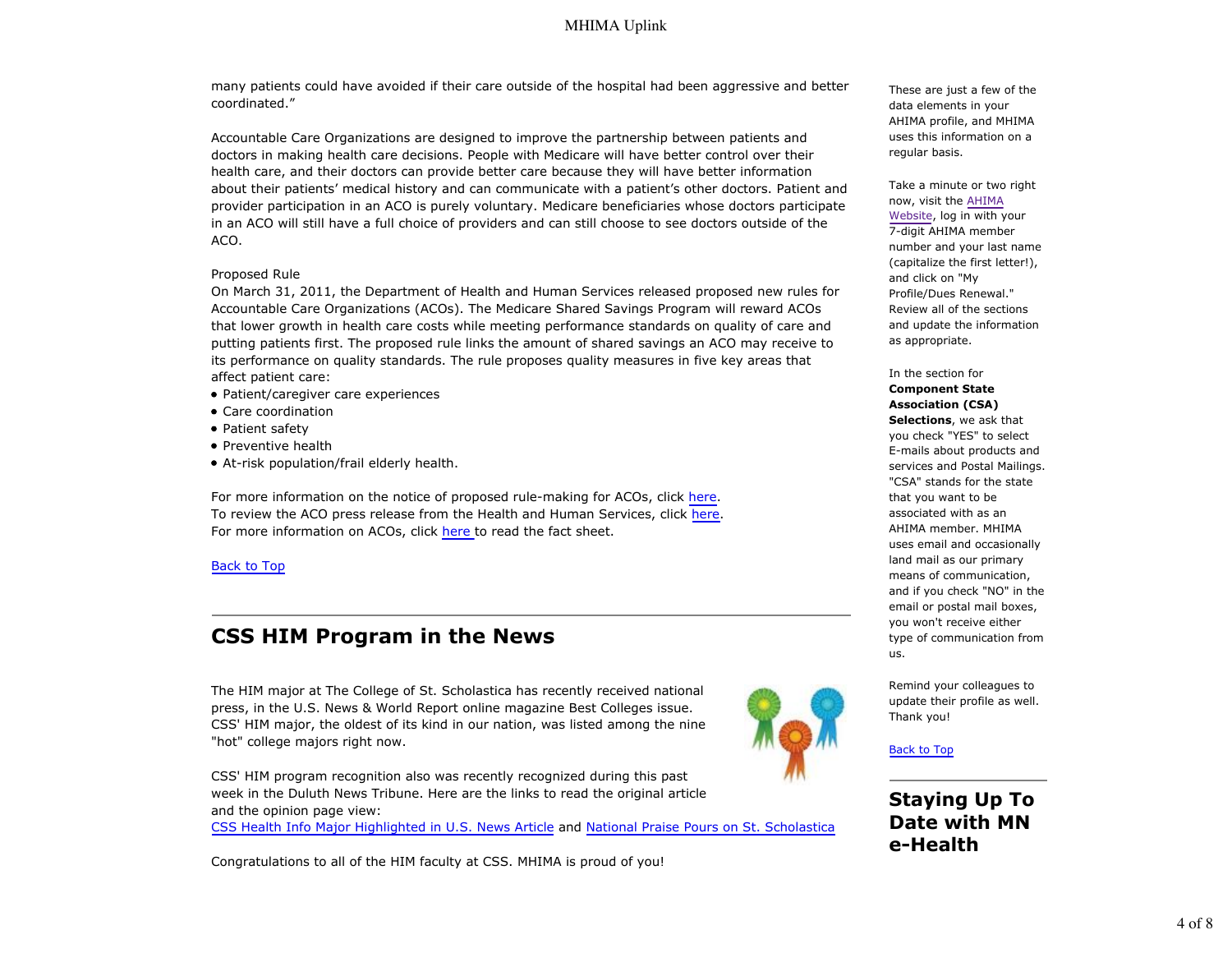#### Back to Top

# **New Clinical Documentation Improvement Credential Beta Exam period**

#### News from AHIMA:

In response to industry demand, the Commission on Certification for Health Informatics and Information Management (CCHIIM) is developing a new credential focused upon CDI professionals. The new credential, launching this fall, is grounded in CCHIIM's commitment to high certification standards and links directly to AHIMA's mission of "Quality Healthcare through Quality Information." Now more than ever, a strong, highly respected clinical documentation improvement (CDI) certification program can help move the industry forward to achieve the goals of RAC audits, ARRA/HITECH, and other important initiatives with the overarching goal of improving the quality of healthcare.

Candidates who would like to sit for the CDIP exam must meet one of the eligibility requirements below:

An RHIA, RHIT, CCS, CCS-P, or RN and two (2) years experience in clinical documentation improvement

An Associate's degree or higher and three (3) years of experience in clinical documentation improvement (candidates must also have completed coursework in Medical Terminology and Anatomy and Physiology)

The CDIP exam will launch on October 31, 2011 in a beta form with no immediate scoring. Exam registration is now open.

All CDIP Beta Exam candidates are required to sit for the exam between October 31, 2011 and December 9, 2011.

For more information, visit the CDIP Information Page.

Back to Top

## **RHIT Exam Update**

A reminder from AHIMA regarding the RHIT Exam:

Starting October 4, the RHIT exam will be in beta format with NO immediate scoring. Exam candidates who sit for the RHIT exam during the beta period will receive score reports via mail within 2-3 months of their exam date. If you plan to sit for the RHIT exam, please make sure to check out the new Exam Blueprint, effective October 4th. To review how the new blueprint compares to the current exam, check out the Exam Crosswalk.

If you aren't receiving the weekly electronic MN e-Health Update newsletter, consider signing up for it. This will keep you up to date on issues related to e-Health, including HITECH, Meaningful Use, Privacy & Security and others, as well as provide links to e-Health resources available for your use. To subscribe, click here.

Back to Top

## **MHIMA Job Bank**

Are you seeking a job? Are you an employer looking for a potential employee? Is your facility looking for someone with a skill set of MHIMA members? Be sure to check out the MHIMA Job Bank Network on our website, which continues to be very popular and new positions are being posted on a regular basis. Here, you'll find information about registering as a "Job Seeker" or as an "Employer". New positions are posted frequently, so check us out often!

**Job Seekers:** There is no fee to register.

**Employers:** Job posting fees are very reasonable and reach all of our MHIMA membership. E-blasts of job announcements are also available for purchase.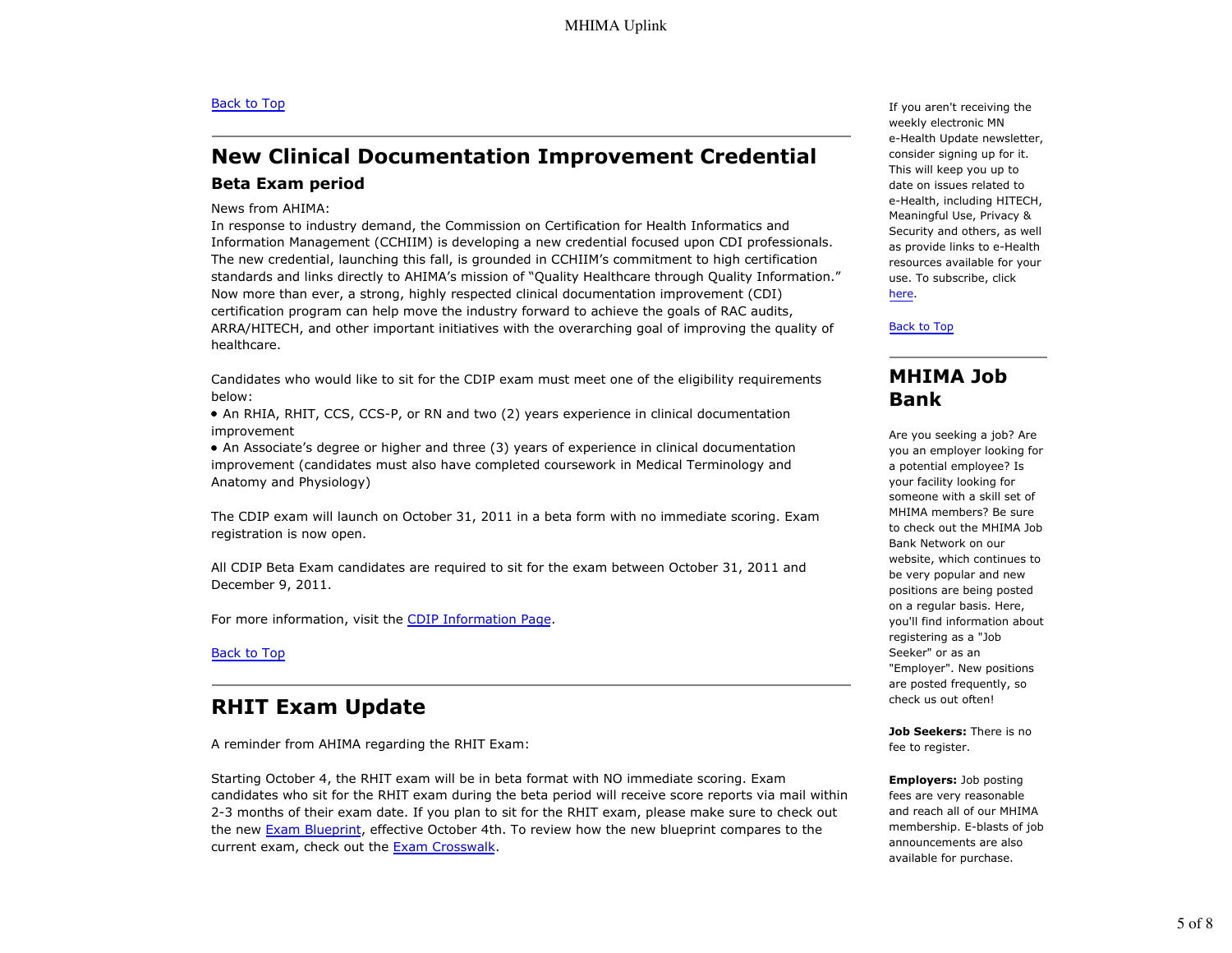# **MHIMA's Lunch & Learn Webinars**



MHIMA's Lunch & Learn Webinars will be resuming soon. Watch for our 2011-2012 schedule on the HIM Education page of our website.

All webinars from this past year have been recorded and a DVD is available for purchase if you could not attend the live event. Visit the MHIMA website and click on the HIM Education button/Online Learning for complete details

on the "live" events as well as ordering recorded webinars.

Archived versions are now available for \$49 for members, or a package of three for \$129. If you're looking for some basic information to acquaint you with ICD-10 and its impact on our coding environment, consider our archived webcasts.

The MHIMA webinar series is an opportunity to pick up needed information as well as earn CEUs at a very reasonable rate, and our presentations reach our members all across the state. We hope you take advantage of our archived webcasts!

Back to Top

# **ICD-10 Required CE for AHIMA Credential Holders**



The Commission on Certification for Health Informatics and Information Management (CCHIIM) published their continuing education requirements for AHIMA certified professionals in March, 2010, and updated that document on October 5, 2010. MHIMA wants all AHIMA credential holders to be reminded about this information!

AHIMA certification represents a high level of achievement and demonstrates proficiency and a broad base of knowledge. With the coming implementation of ICD-10, a major healthcare industry change that will bring the US in step with worldwide coding systems, CCHIIM has determined that **continuing education hours with ICD-10-CM/PCS content will be required between the period of January 1, 2011 and December 31, 2013.**

AHIMA certified professionals will be required to participate in a predetermined number of mandatory **baseline** educational experiences specific to ICD-10-CM/PCS. These CEUs will count as part of all AHMA certificants' total CEU requirements for the purpose of recertification. The total number of ICD-10 CEUs required, by AHIMA credential, is as follows:

- CHPS: 1 CEU
- CHDS: 6 CEUs
- RHIT: 6 CEUs

Click Here to visit the MHIMA Job Bank.

#### Back to Top

#### **MHIMA Coding &**

**Data Quality**

#### **Roundtable Tool**

#### **Kits**

The MHIMA Coding & Data Quality Committee's newest PowerPoint presentation, including case study questions, is **"Neoplasms - Carcinoid Tumor"** There is an accompanying case study answer presentation. This is one of several "tool kits" developed for use by MHIMA members to support coding education and discussion in your facilities and at your regional meetings.

Is there a tool kit topic that needs to be developed? Let your needs be known. Contact Vicki Chelf or Patti Collins Smith. Vicki and Patti are the 2011-2012 Coding Roundtable Co-Chairs.

The general "Do It Yourself" PowerPoint tool kit gives you the guidelines to set up a coding roundtable.

Additional tool kits on specific topics that have been developed and are available include Interventional Radiology, E&M, Heart Failure, updated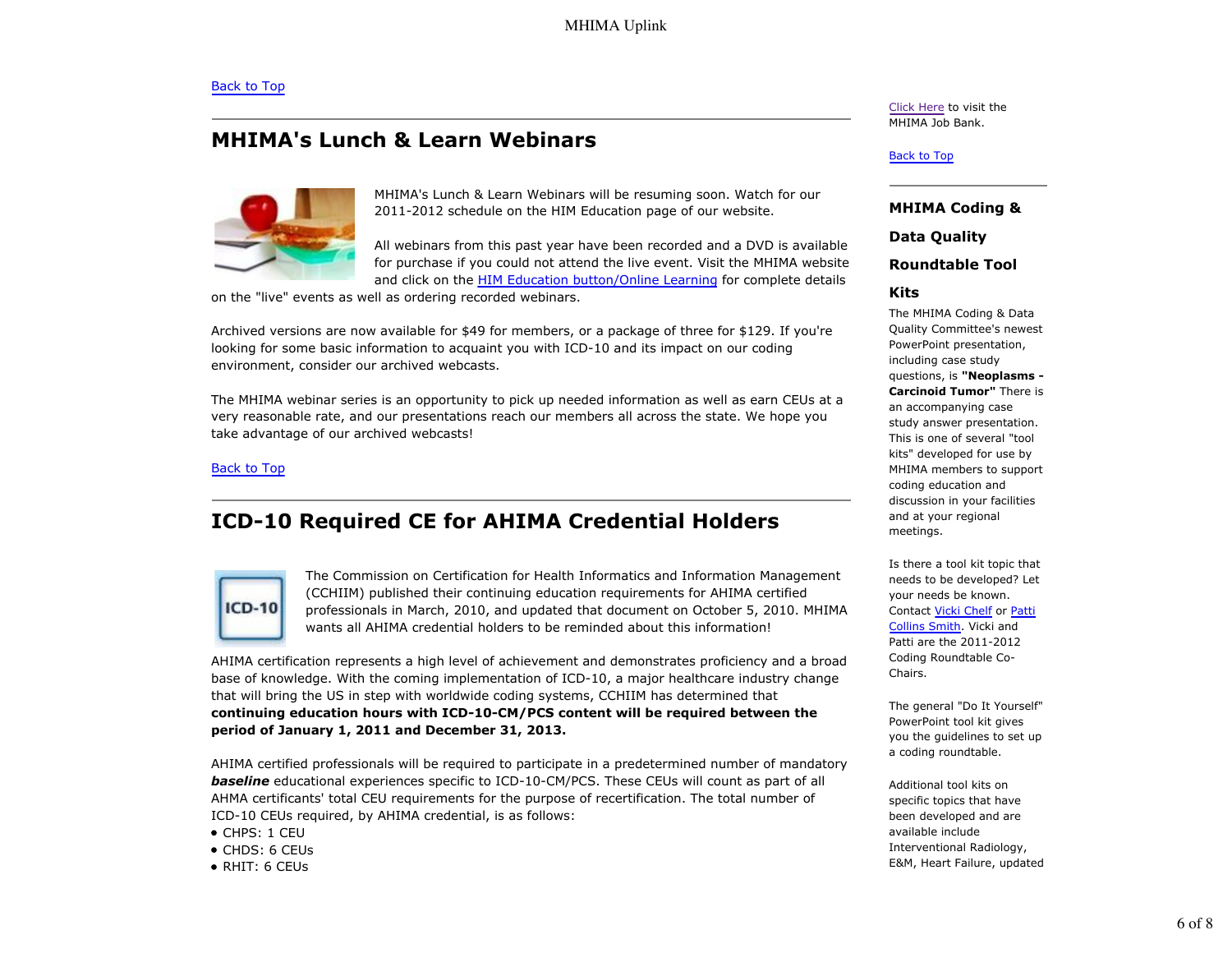- RHIA: 6 CEUs
- CCS-P: 12 CEUs
- CCS: 18 CEUs
- CCA: 18 CEUs

Certificants who hold more than one AHIMA credential will only report the highest number of CEUs from among all credentials held. For example, if you have both an RHIA and CCS, you would normally report 40 CEUs per recertification cycle (30 for RHIA and 10 for CCS). 18 of these CEUs will be required to cover ICD-10-CM/PCS.

All certificants are encouraged to tailor their education specific to their job role. For example, if you are an RHIT and perform coding as a large percentage of your daily routine, you are encouraged to follow the requirements set forth for that specialized coding credential.

MHIMA members: Please download CCHIIM's FAQ Document for full details.

MHIMA's strategic work plan will continue to include opportunities for you to earn these required ICD-10-CM/PCS CEUs through our educational offerings.

AHIMA will be publishing instructions on how to report your ICD-10 required CEUs in the fall of 2011. We'll share that information when it becomes available.

### Back to Top

# **MHIMA 2011 Legal Resource Manual is Here!**

Do you have legal HIM questions? Do you wish there were a convenient reference you could have on your desk? The 2011 MN Legal Reference Manual on CD is ready to help you and available for purchase!

The manual is a great resource for everyone in the field of HIM because it pertains to all areas of HIM. Various chapters include topics such as: health care records, record retention and storage, reporting requirements, legal proceedings and requests, disclosure of health information and patient access, consents, behavior health records, long term care records, home care and hospice records, ambulatory care records, risk management, HIPAA, research, and medical identify theft. Feel confident in your research and decision making using MHIMA's MN Legal Reference Manual.

The co-chairs of MN Legal Reference Manual Committee are Andrea Heikkinen, RHIA and Susan Schanno-Foss, RHIT. Feel free to email questions pertaining to the legal manual or suggestions for improvements to the legal manual to both Andrea and Susan.

Attention Students: MHIMA supports students of HIM and is offering a special discounted rate for students who want to purchase the legal manual.

MN Legal Reference Manual Pricing:

Present on Admission (POA) and Aftercare vs Follow Up.

All are available on the Coding and Data Quality button on the MHIMA website. Watch for additional toolkits as they are developed!

And a reminder about your general coding questions: You are encouraged to use AHIMA's Coding CoPs for coding related questions. There is a general coding CoP community for coders as well as several for specific coding areas. These CoPs are a great resource for submitting coding questions and participating in the discussion threads surrounding the questions of others. To participate in these CoPs, click here.

Back to Top

## **MHIMA Promotional Items**

Check out our MHIMA Store on our website. You'll find tailored logo button-downs, cozy crews and hoodies, a stunning sterling silver key ring, embossed with our logo, and our MHIMA logo "spooner coffee cups" for sale. These items would make a great gift for yourself, a colleague, or to honor someone's achievement.